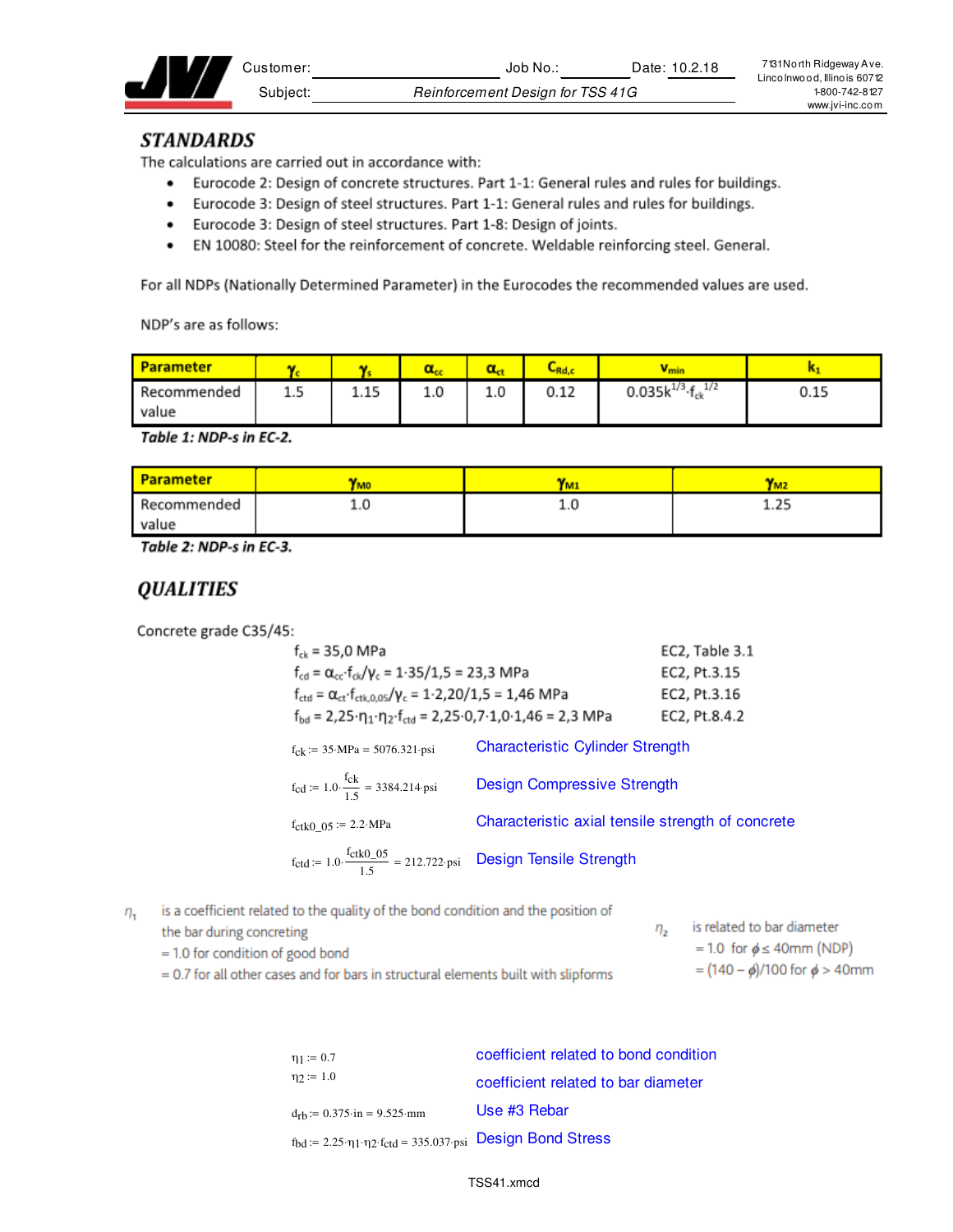

Customer: Job No. Date: 10.2.18 Subject: Reinforcement Design for TSS 41G

Reinforcement B500C:

$$
f_{yd} = f_{y|d}/\gamma_s = 500/1,15 = 435 \text{ MPa}
$$
 EC2, Pt.3.2.7  

$$
f_{yd} := 500 \cdot \frac{\text{MPa}}{1.15} = 63059.886 \text{ psi}
$$
 Design Yield Strength of Reinforcement

Structural steel S355:

Tension:  $f_{yd} = f_y / \gamma_{M0} = 355 / 1,0 = 355 \text{ MPa}$ Compression:  $f_{yd} = f_{y}/\gamma_{M0} = 355/1, 0 = 355 \text{ MPa}$ Shear:  $f_{sd} = f_v/(\gamma_{MO} \cdot \sqrt{3}) = 355/(1.0 \cdot \sqrt{3}) = 205 \text{ MPa}$ 

| $f_{\text{yd\_ts}} := 355 \cdot \frac{\text{MPa}}{1.0} = 51488.397 \cdot \text{psi}$ | Design Tension Stress of Tube Steel     |
|--------------------------------------------------------------------------------------|-----------------------------------------|
| $f_{\text{yd\_ts}} := 355 \cdot \frac{\text{MPa}}{1.0} = 51488.397 \cdot \text{psi}$ | Design Compression Stress of Tube Steel |
| $f_{sd\_ts}$ := 355. $\frac{MPa}{1.0\sqrt{3}}$ = 29726.84 psi                        | Design Shear Stress of Tube Steel       |

# **DIMENSIONS**

Inner tube: HUP 70x40x4, Cold formed, S355 Outer tube: HUP 80x50x4, Cold formed, S355

# **LOADS**

Vertical ultimate limit state load =  $F_v$  = 40kN.  $F_v$  := 40 kN = 8.992 kip

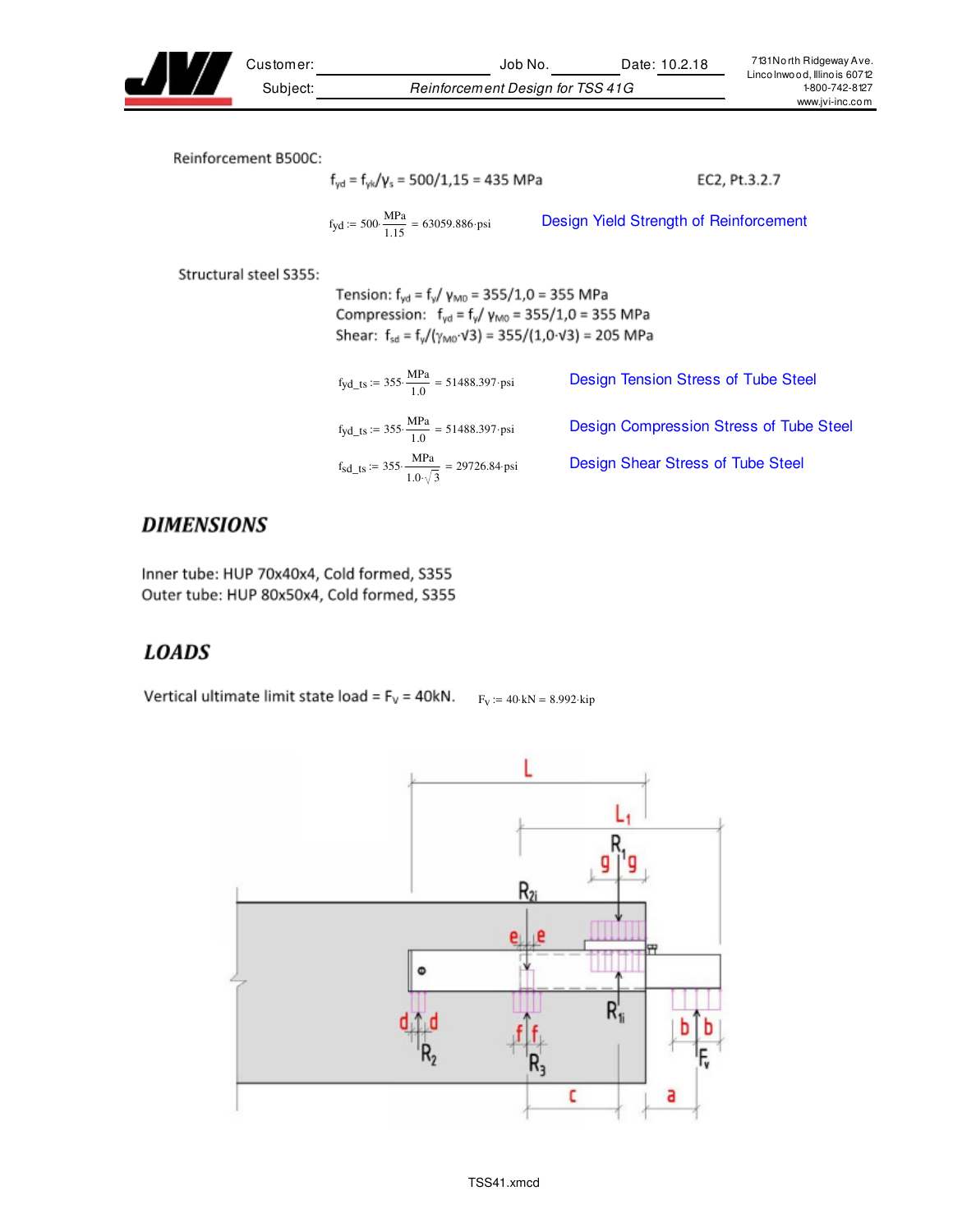$F_V$  = External force on the inner tube

 $R_{1i}$ ,  $R_{2i}$  = Internal forces between the inner and outer tubes.

 $R_1$ ,  $R_2$ ,  $R_3$  = Support reaction forces the outer tube.

g= distance to the middle plane of the anchoring stirrups in front of the unit.



Equilibrium equations of the inner tube:

1): 
$$
\sum M = 0
$$
:  
\n $F_v \cdot (L_1 - b - e) - R_{11} \cdot (L_1 - b - a - g - e) = 0$   
\n2):  $\sum F_v = 0$ :  
\n $F_v \cdot R_{11} + R_{21} = 0$ 

Assuming Nominal Values:

|  | L <sub>1</sub> := 275 mm a := 75 mm b := 35 mm g := 35 mm e := 10 mm           |  |
|--|--------------------------------------------------------------------------------|--|
|  | L <sub>1</sub> = 10.827 in a = 2.953 in b = 1.378 in g = 1.378 in e = 0.394 in |  |

Results:

$$
R_{1i} = \frac{40kN \cdot (275 - 35 - 10)mm}{(275 - 35 - 75 - 35 - 10)mm} = 76.7kN
$$
  
\n
$$
R_{2i} = 76.7kN - 40kN = 36.7kN
$$
  
\n
$$
R_{1i} = \frac{F_V(L_1 - b - e)}{(L_1 - b - a - g - e)}
$$
  
\n
$$
R_{1i} = 76.667 \text{ kN}
$$
  
\n
$$
R_{1i} = 17.235 \text{ kip}
$$
  
\n
$$
R_{2i} = R_{1i} - F_V
$$
  
\n
$$
R_{2i} = 36.667 \text{ kN}
$$
  
\n
$$
R_{2i} = 8.243 \text{ kip}
$$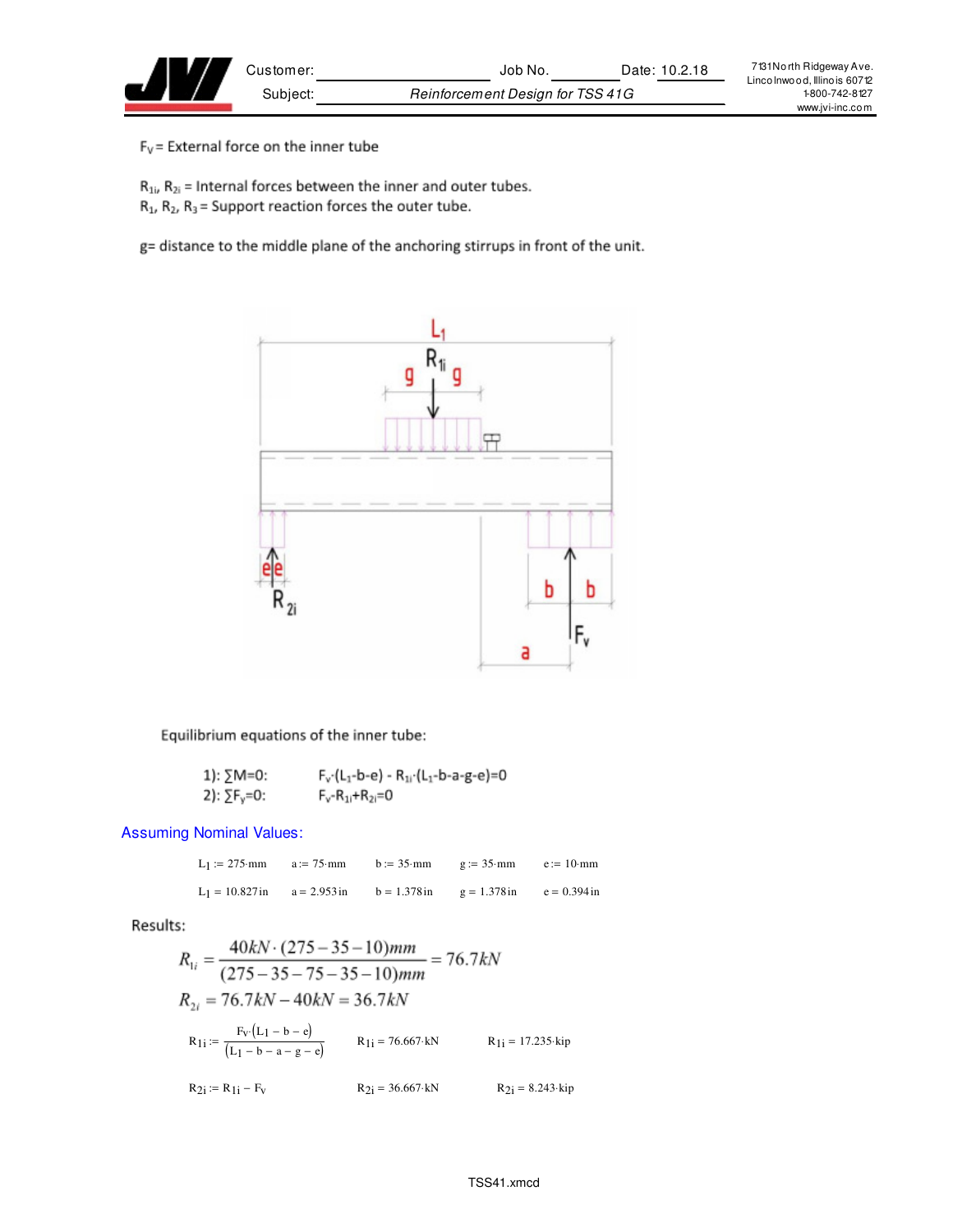



Exact distribution of forces depends highly on the behavior of the outer tube. Both longitudinal bending stiffness and local transverse bending stiffness in the contact points between the inner and the outer tubes affects the equilibrium. Two situations are considered:

1) Rigid outer tube.

Outer tube rotates as a stiff body. This assumption gives minimum reaction force at  $R_1$ , and maximum reaction force at  $R_2$ .  $R_3$  becomes zero. (The force  $R_3$  will actually be negative, but since no reinforcement to take the negative forces is included at this position, it is assumed to be zero.)

| Equilibrium equations of the outer tube: |                                                             |     |
|------------------------------------------|-------------------------------------------------------------|-----|
| 1): ∑M=0:                                | $(R_{1i}-R_{1})$ (L-3-g-d) – $(R_{2i}-R_{3})$ (L-3-g-c-d)=0 | (5) |
| 2): $\Sigma F_v = 0$ :                   | $R_2 + R_3 + R_{1i}$ - $R_{2i}$ - $R_1 = 0$                 | (6) |

Assuming Nominal Values:

L := 320 mm  $c := L_1 - b - a - g - e = 120$  mm  $g := 35$  mm  $e := 10$  mm  $d := 10$  mm L = 12.598in  $c = 4.724$ in  $g = 1.378$ in  $e = 0.394$ in  $d = 0.394$ in

Assume  $R_{\rm 3_{1}}$  := 0 kip per discussion above

$$
(76.7 - R1) \cdot (320 - 35 - 10) - (36.7 - 0) \cdot (320 - 35 - 120 - 10) = 0
$$
  
21092 - 275R<sub>1</sub> - 5688 = 0  

$$
R1 = \frac{15404}{275} = 56.0kN
$$

Given

$$
\left(R_{1i}-R_1\right)\cdot\left(L-3\cdot mm-g-d\right)-\left(R_{2i}-R_3\right)\cdot\left(L-3\cdot mm-g-c-d\right)=0
$$

 $R_1 := \text{Find}(R_1)$   $R_1$  $_{1}$  = 56.176 kN R<sub>1</sup>1</sub> = 12.629 kip

$$
R_2 = R_1 + R_{2i} - R_{1i} = 56.0 + 36.7 - 76.7 = 16.0kN
$$

 $R_{2_1} := R_{1_1} + R_{2_1} - R_{1_1} - R_{3_1}$   $R_{2_1} = 16.176$  kN  $R_2$  $_1 = 3.637 \cdot \text{kip}$ TSS41.xmcd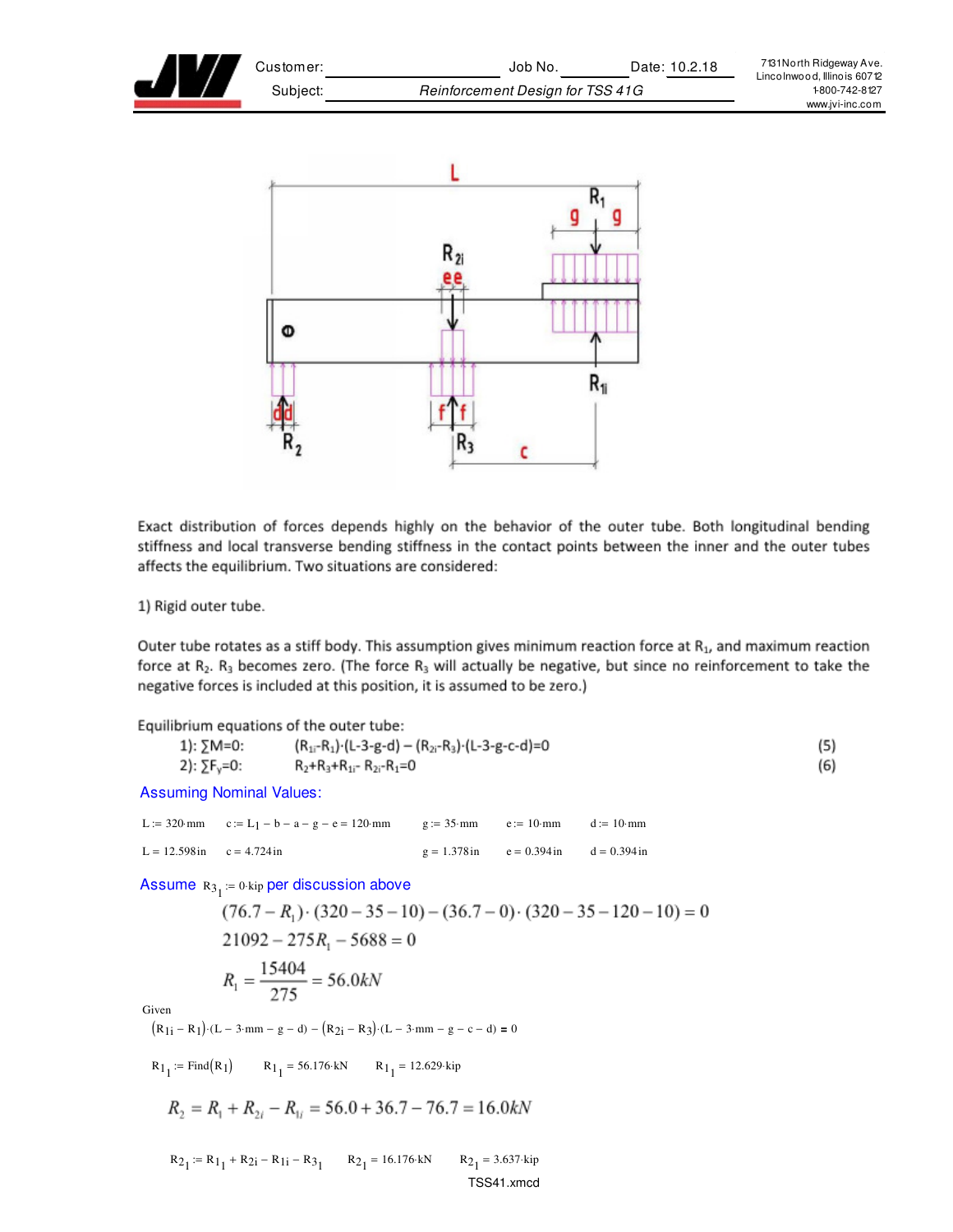

2) Outer tube without bending stiffness. No forces transferred to outer tube at the back of inner tube.

This assumption gives maximum reaction forces  $R_1$  and  $R_3$ .  $R_2$  becomes zero. The forces follow directly from the assumption:  $R_1 = R_{1i} R_3 = R_{2i}$  and  $R_2 = 0$ 

```
R_1 = 76.7kNR_2 = 0kNR_1 = 36.7 kNR_1<sub>2</sub> = R<sub>1</sub><sub>1</sub> = 76.667 kN R_1<sub>2</sub> = 17.235 kip
R_{2_2}:= 0·kip
R3_2 = R2i R3_2 = 36.667 kN R3_2 = 8.243 kip
```
The magnitude of the forces will be somewhere in between the two limits, and the prescribed reinforcement ensures integrity for both situations. Reinforcement is to be located at the assumed attack point for support reactions.

#### **Use Maximum Reactions considering both assumptions**

| $R_1 := max(R_1)$ | $R_1 = 76.667$ kN       | $R_1 = 17.235$ kip |
|-------------------|-------------------------|--------------------|
| $R_2 := max(R_2)$ | $R_2 = 16.176$ kN       | $R_2 = 3.637$ kip  |
| $R_3 := max(R_3)$ | $R_3 = 36.667 \cdot kN$ | $R_3 = 8.243$ kip  |

### **Reinforcement Necessary to anchor the unit to concrete**



#### **Eurocode Equations**

Reinforcement for  $R_1 = 76.667 \cdot kN$ 

Reinforcement R<sub>1</sub>: A<sub>s1</sub> = R<sub>1</sub>/f<sub>sd</sub> = 185.2kN/435Mpa = 426 mm<sup>2</sup> Select 2- $\phi$ 12 = 2×2×113 =452 mm<sup>2</sup> Capacity selected reinforcement: R=452 mm<sup>2</sup> '435MPa=196.6kN

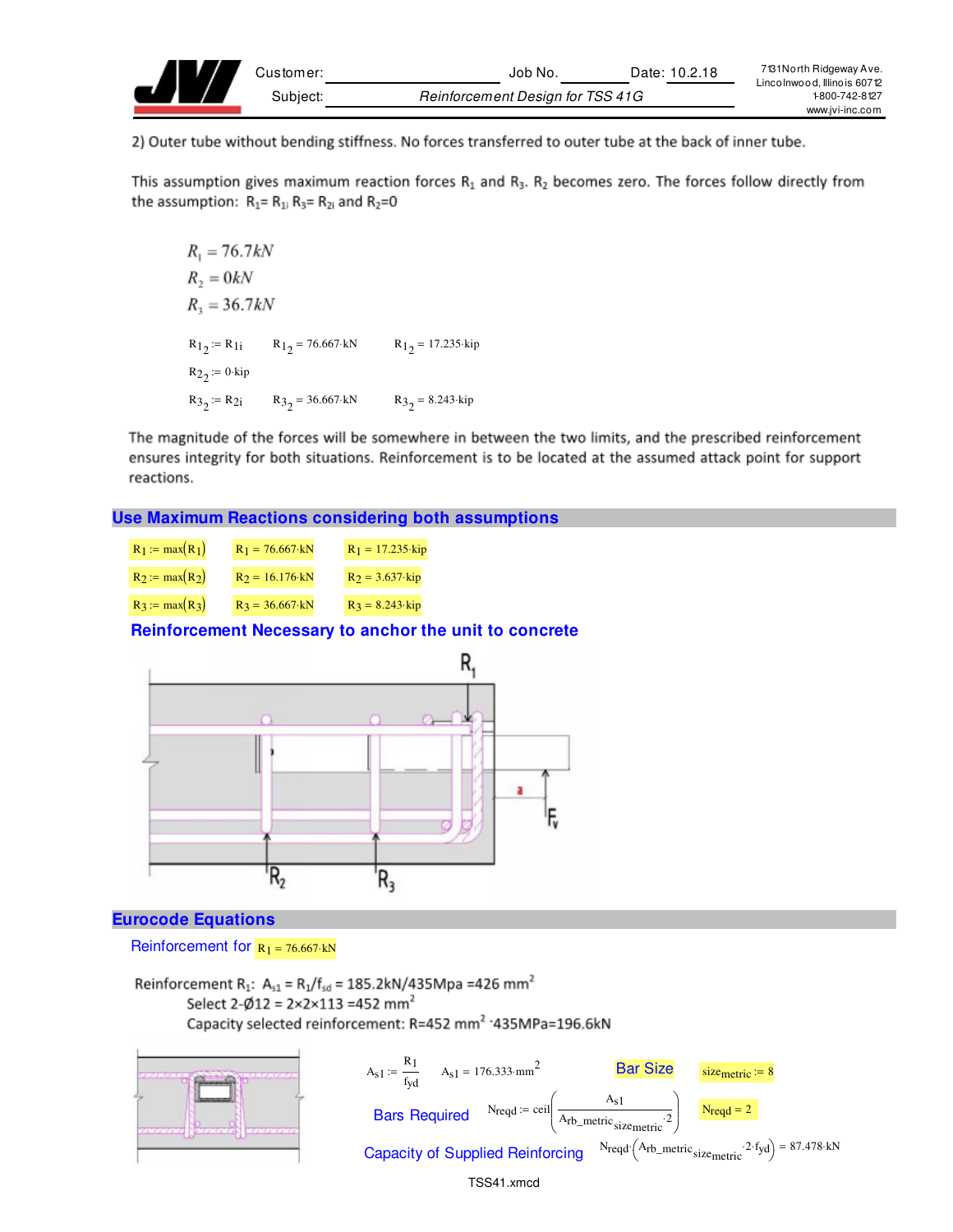| Customer:                                                            |                                                                                                                                                                                                 | Job No.         |                                  | Date: 10.2.18  | 7131 North Ridgeway Ave.<br>Linco Inwood, Illino is 60712 |
|----------------------------------------------------------------------|-------------------------------------------------------------------------------------------------------------------------------------------------------------------------------------------------|-----------------|----------------------------------|----------------|-----------------------------------------------------------|
| Subject:                                                             |                                                                                                                                                                                                 |                 | Reinforcement Design for TSS 41G |                | 1-800-742-8127<br>www.jvi-inc.com                         |
| Reinforcement for $R_3 = 36.667$ kN                                  |                                                                                                                                                                                                 |                 |                                  |                |                                                           |
| Select $1-\emptyset12 = 1 \times 2 \times 113 = 226$ mm <sup>2</sup> | Reinforcement R <sub>3</sub> : A <sub>s3</sub> = R <sub>3</sub> /f <sub>sd</sub> = 85.2kN/435MPa = 196 mm <sup>2</sup><br>Capacity selected reinforcement: R=226 mm <sup>2</sup> '435MPa=98.3kN |                 |                                  |                |                                                           |
| $A_{s3} := \frac{R_3}{f_{vd}}$ $A_{s3} = 84.333 \cdot \text{mm}^2$   |                                                                                                                                                                                                 | <b>Bar Size</b> | size <sub>metric</sub> := $8$    | <b>DEANGER</b> |                                                           |
|                                                                      | Bars Required $N_{\text{reqd}} = \text{ceil}\left(\frac{A_{s3}}{A_{\text{rb\_metric}}_{\text{size} \text{metric}}}\right)$                                                                      |                 | $N_{\text{reqd}} = 1$            |                |                                                           |
|                                                                      | Capacity of Supplied Reinforcing $N_{\text{reqd}}(A_{\text{rb\_metric}}; 2 \cdot f_{\text{yd}}) = 43.739 \cdot kN$                                                                              |                 |                                  |                |                                                           |
| Reinforcement for $R_2 = 16.176$ kN                                  |                                                                                                                                                                                                 |                 |                                  |                |                                                           |

Reinforcement R<sub>2</sub>: A<sub>s2</sub> = R<sub>2</sub>/f<sub>sd</sub> = 39kN/435MPa = 89 mm<sup>2</sup>  
Select 1-
$$
\emptyset
$$
12 = 1×2×113 = 226mm<sup>2</sup>  
Capacity selected reinforcement: R=226 mm<sup>2</sup> '435MPa=98.3kN





Capacity of Supplied Reinforcing  $N_{\text{reqd}} \left( A_{\text{rb\_metric}} : 2 \cdot f_{\text{yd}} \right) = 43.739 \cdot kN$ 

#### **US equivalent Equations**

Reinforcement for  $R_1 = 17.235 \text{ kip}$ Rebar Yield Strength  $f_y := 60$  ksi Strength Reduction Factor for rebar in tension  $\Phi$ <sub>t</sub> := 0.9  $A_{s1} := \frac{R_1}{1 + 4}$  $t = {\frac{k_1}{\phi_1 f_y}}$   $A_{s1} = 0.319 \cdot \text{ln}^2$  Bar Size  $\frac{s}{s} = 3$  $N_{\text{reqd}} := \text{ceil} \left( \frac{A_{\text{s1}}}{A_{\text{r1}}} \right)$  $A_{rb_{size}}$ <sup>2</sup>  $\int$ l  $\bigg)$ J  $:=$  ceil  $\frac{1}{4}$   $\frac{1}{2}$   $\frac{1}{2}$ Bars Required Capacity of Supplied Reinforcing  $\left[ \text{A}_{\text{rb}} \text{size} \cdot 2 \cdot (\phi_t \cdot \text{fy}) \right] = 23.76 \cdot \text{kip}$ Reinforcement for  $R_3 = 8.243$  kip Rebar Yield Strength  $f_y := 60$  ksi Strength Reduction Factor for rebar in tension  $\phi_t := 0.9$  $A_{s3} := \frac{R_3}{4}$  $t = \frac{R_3}{\phi_t \cdot f_v}$   $A_{s3} = 0.153 \cdot \text{ln}^2$  Bar Size size:= 3  $N_{\text{reqd}} := \text{ceil} \left( \frac{A_{\text{s}}3}{\Delta} \right)$  $A_{rb_{size}}$ <sup>2</sup>  $\int$ l  $\bigg)$ J  $:=$  ceil  $\frac{1}{\sqrt{1-\frac{1}{2}}}\left| \frac{1}{\sqrt{1-\frac{1}{2}}} \right|$ Bars Required Capacity of Supplied Reinforcing  $\cdot$   $[A_{rb_{size}} \cdot 2 \cdot (\phi_t \cdot f_y)] = 11.88 \cdot kip$ Reinforcement for  $R_2 = 3.637$  kip Rebar Yield Strength  $f_y := 60$  ksi Strength Reduction Factor for rebar in tension  $\phi_t := 0.9$  $A_{s2} := \frac{R_2}{4}$  $t = \frac{R_2}{\phi_t \cdot f_v}$   $A_{s2} = 0.067 \cdot in^2$  Bar Size size = 3

Bars Required

J Capacity of Supplied Reinforcing

 $\bigg)$ 

 $A_{rb_{size}}$ <sup>2</sup>

 $N_{\text{reqd}} := \text{ceil} \left( \frac{A_{\text{s}}}{\Delta} \right)$ 

 $\int$ l

 $\cdot$   $[A_{rb_{size}} \cdot 2 \cdot (\phi_t \cdot f_y)] = 11.88 \cdot kip$ 

 $:=$  ceil  $\frac{1}{\sqrt{1-\frac{1}{2}}}\left| \frac{1}{\sqrt{1-\frac{1}{2}}} \right|$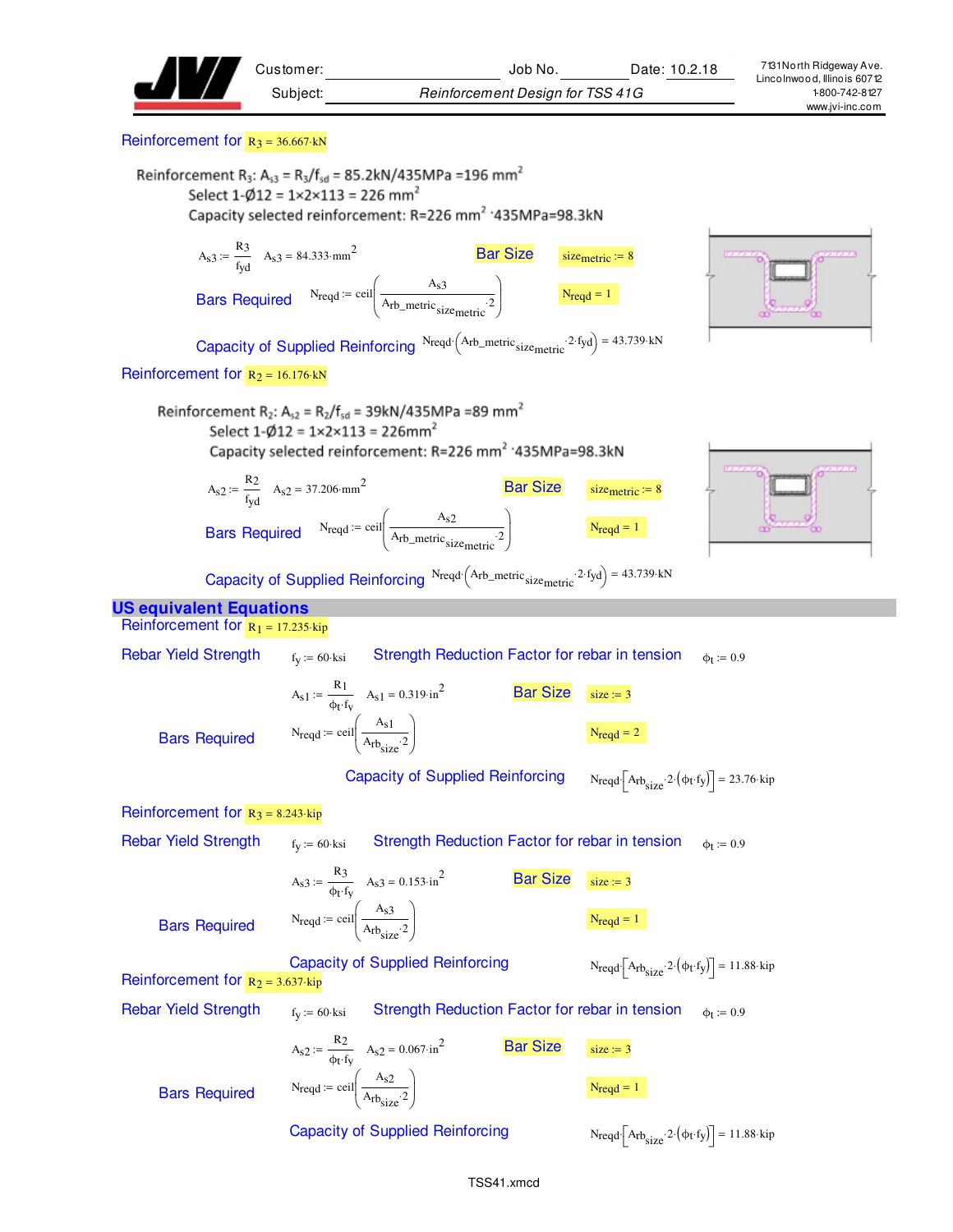| Customer:                                                                                                                                                                    | Job No.:<br>Date: 10.2.18                                              | 7131 North Ridgeway Ave.<br>Lincolnwood, Illinois 60712       |  |  |
|------------------------------------------------------------------------------------------------------------------------------------------------------------------------------|------------------------------------------------------------------------|---------------------------------------------------------------|--|--|
| Subject:                                                                                                                                                                     | TSS 41G Tube Steel Verification                                        | 1-800-742-8127<br>www.jvi-inc.com                             |  |  |
|                                                                                                                                                                              | 10<br>Shear (kip)<br>- 10<br>$\Omega$                                  | Shear vs Position 0=Vu<br>100<br>200<br>300<br>Position (mm)  |  |  |
| $F_{\mathsf{v}}$<br>а                                                                                                                                                        | 40<br>Moment (in-kip)<br>30<br>20<br>10<br>$-10^{-}_{0}$               | Moment vs Position 0=Vu<br>100<br>200<br>300<br>Position (mm) |  |  |
| Width<br><b>Thickness</b><br>$W_{in}$ Tube := 70·mm<br>Height<br>Height<br>$H_{inTube} := 40·mm$                                                                             | $t_{in} := 4 \cdot mm$<br>$d_{in} := H_{in}$ Tube                      |                                                               |  |  |
| <b>Tube Steel Yield Strength</b><br>$F_{yts} := f_{yd\_ts}$                                                                                                                  | $F_{Vfs} = 355 \cdot MPa$                                              |                                                               |  |  |
| <b>Eurocode Equations</b>                                                                                                                                                    |                                                                        |                                                               |  |  |
| <b>Shear Capacity of Tube Steel</b>                                                                                                                                          |                                                                        |                                                               |  |  |
| <b>Ultimate Shear</b>                                                                                                                                                        | $F_V = 40$ ·kN                                                         | $F_V = 8.992 \cdot kip$                                       |  |  |
| $\phi V_{ts} := f_{sd\_ts} \cdot 2 \cdot t_{in} \cdot (d_{in})$                                                                                                              | $\phi V_{ts} = 65.587$ ·kN                                             | $\phi V_{ts} = 14.745$ ·kip                                   |  |  |
| <b>Moment Capacity of Tube Steel</b><br>Ultimate Moment @ Location of zero shear<br>ZeroShear := $root(V_u(X), X)$<br>ZeroShear = 4.391 in $M_{u\_zero} :=  M_u(ZeroShear) $ | $M_{u\_zero} = 3.73 \text{ kN} \cdot m$                                |                                                               |  |  |
| <b>Supplied Plastic Section Modulus</b><br>$Z_{\text{supplied}} := 11900 \cdot \text{mm}^3$<br>$\phi M_p := f_{yd\_ts} Z_{supplied}$                                         | $Z_{\text{supplied}} = 0.726 \text{ in}^3$<br>$\phi M_p = 4.224$ ·kN·m |                                                               |  |  |